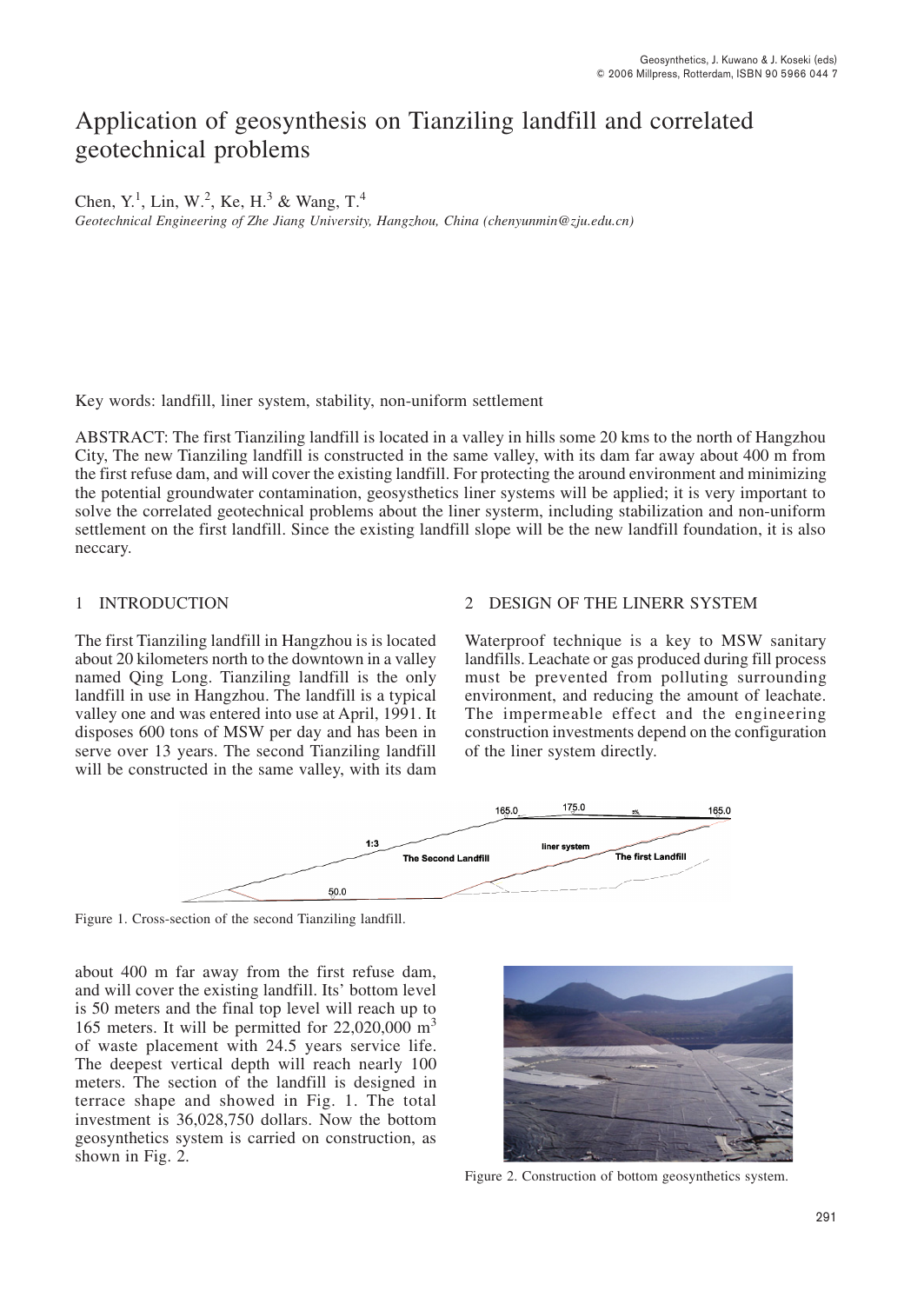According to the hydrology and geography environment of Tianziling, and the temporal economic condition and local techniques, an technique named vertical cement grouting was adopted in the first landfill, which is popular used as waterproofing technique in foundation pit. Through the run of more than ten years, slightly pollution was monitored in the downstream groundwater, the impermeable effect is not very successful. In order to reduce the water resources pollution, a combined method which mean both geosynthetic liner system and vertical cement grouting are adopted together in the second landfill.

Liner system with HDPE as the core liner and the GCL as the accessorial one are adopted for the second landfill. Three liner systems used on different surface are designed as follows:

# 2.1 *Bottom liner system*

The composite liner system used under the base of the second landfill is generally as shown in Fig. 3. The foundation of the base is compacted clay (30 cm thick) which comes from construction. The geomembrane is a HDPE liner, one of which is rough and the other is smooth.

# 2.2 *Slope liner system*

Surface of the slope can be classified as soil and rock. A liner system similar to bottom shown in Fig. 3 is used on the side slopes, with the following exceptions:



Figure 3. Bottom and slope liner systems.

The 40 cm gravel drainage layers are not included. The protective pudding stone does not extend up the slope.

Soil bags are layed as protective liner and leachate collection system. The rock slope is put on the cement sand evenly.

## 2.3 *Interval liner system between the old and new landfill*

The first landfill covers will become the bottom of the second landfill. In order to reduce the leachate yield, the old landfill will be covered up with internal liner systerm. To prevent the leachate from the 2nd

landfill entering, then the leachate of the old landfill only comes from the MSW biodegradation. The liner system is also HDPE and geocomposites. The form of the interval liner system between the old and the new landfill are shown in Fig. 4.



Figure 4. Interval liner system between the old and new landfill.

# 3 NON-UNIFORM SETTLEMENT OF GEOSYSTHETICS ON THE FIRST LANDFILL

It's not difficult to understand that considerable settlement as well as non-uniform settlement of this liner system will occur under the pressure of upload. And it is essential to calculate the settlement to help the design of this liner system.

According to test results and records (Chen, Ke 2001), the parameters for Tianziling landfill can be defined. And the settlement and non-uniform settlement of the first landfill are calculated (Chen, Ke 2001). It can be seen from the result (Fig. 5) that considerable settlement and deformation will occur in the first landfill's cover system under the upload pressure and decomposition effects. The curvature of the final cover is especially high at the site vertical to the toe of the dam. This condition may lead to the tearing of HDPE, so the anti-ooze effects of the cover system will be reduced greatly.

# 4 THE LANDFILL STABILITY ANALYSIS

This paper adopts Reame and Lizheng software which are both based on the simplifid Bishop method are



Figure 5. Non-uniform settlement of geosysthetics on the first landfill.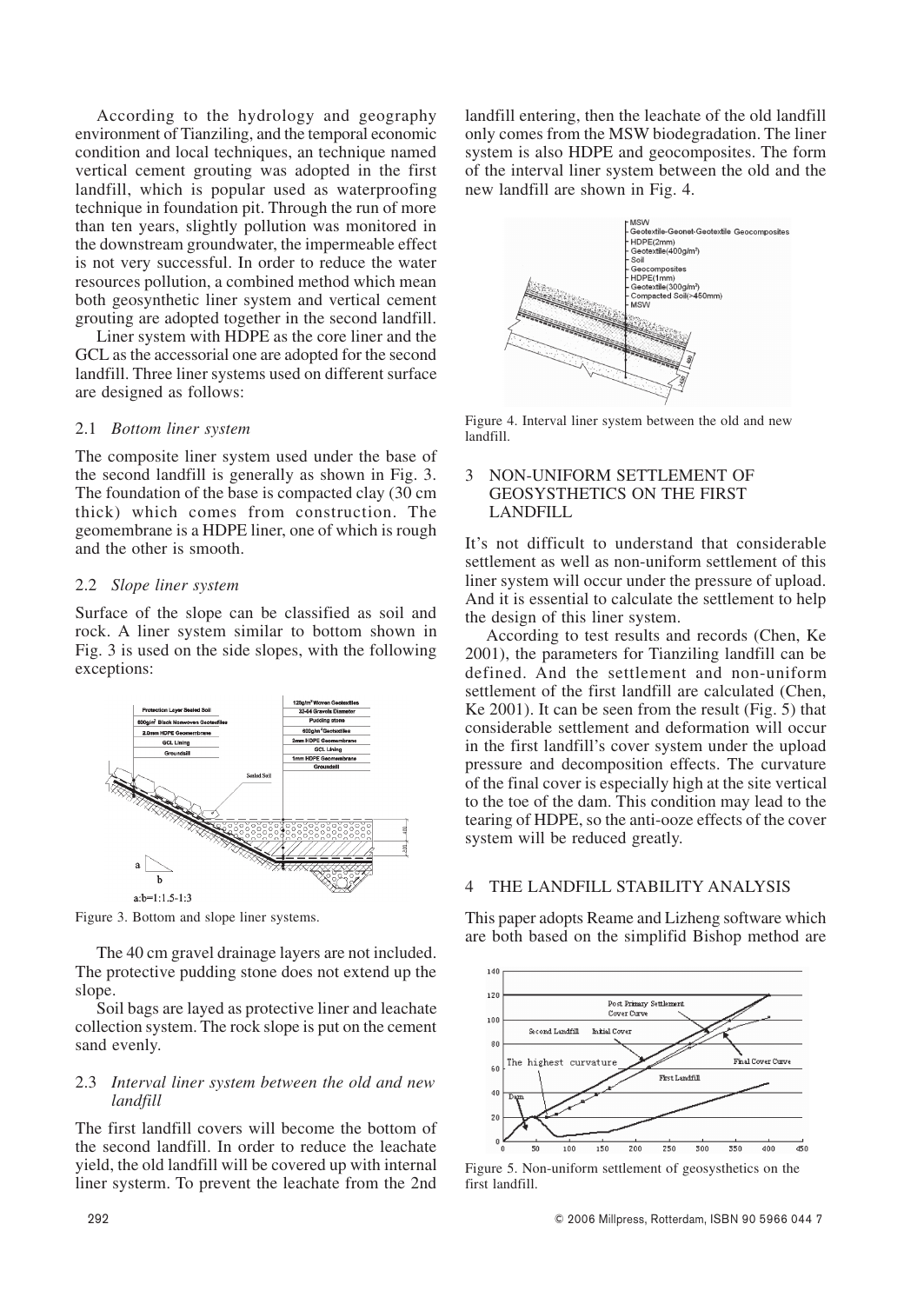used to analyze the two landfills stability. Analytical process and results are as follows:

#### 4.1 *Static stability analysis of the two landfills*

According to the indoor experiment result (Chen, Ke 2001) and the geotechnical reports, the cross section of the 1st landfill and the 2nd landfill are shown in the Fig. 6 and Fig. 7 respectly. The phreatic surface of the 1st landfill is measured on site and two phreatic surfaces (one is higher and the other is lower) are supposed for calculation.

The safety factor calculated by Reame is 1.399, and 1.457 by Lizheng.

According to the analysis, the results calculated by the two softwares are generally in accordance and the first landfill is safe.

The parameters of the second landfill are the same as the first. The safety factor of Reame and Lizheng are both 1.960 at the low water level shown in Fig. 7. But the minimum safety factor for the high water level is 1.230. Generally speaking, the stability of the landfill was greatly influenced by the position of water level. The landfill will be in danger when the height of the phreatic line surpass the high level.

#### 4.2 *The liner system stability*

Laboratory shear testing results indicate that many common interfaces between components in the waste containment system exhibit strain-softening behaviour. Peak shear strength decreases and soon approaches a residual value. The difference between peak and residual strength is sometimes great, for example the interface strength between HDPE and geotextile, from 32.0° to 14°. The interface strength tests of the liner system have not been taken on in this paper, and the results done by other scholars were refered as shown in Table 2. The lowest interface strength is the smooth HDPE-geotextile interface above the slope and the interface between smooth HDPE –clay on the bottom in this system.

Three different assumptions regarding interface strength were adopted:  $(1)$  peak strength along the entire sliding interface; (2) peak strengths along the base of landfill and residual strengths on the back slope; (3) residual strengths along the entire sliding interface.The result of these analysis is shown in Table 3.

The analysis results reveal that when smooth HDPE is applied to the interface, the safety factor for the entire interface (shown in Fig. 8) is 1.083, or say,

Talbe 1. The minimum safety factor under static instance.

|        | The first landfill |         | The second landfill |         |
|--------|--------------------|---------|---------------------|---------|
|        | Reame              | Lizheng | Reame               | Lizheng |
| static | 1.399              | 1.457   | 1.960               | 1.960   |

Table 2. Interface strength in liner system of the 2<sup>nd</sup> lanfill.

|                                        | Peak      |                  |           | Residual         |  |
|----------------------------------------|-----------|------------------|-----------|------------------|--|
|                                        | $C$ (kpa) | $\delta^{\circ}$ | $C$ (kpa) | $\delta^{\circ}$ |  |
| <b>Textured HDPE-</b><br>nonwoven GCL  | O         | 23.7             |           | 15               |  |
| Smooth HDPE-<br>Geotextile             |           | 18               |           | 14               |  |
| HDPE-Geocomposites<br>Smooth HDPE-Clay | 0<br>0    | 25<br>10.4       |           | 15               |  |

Table 3. Results of interface stabilization analysis.

| Analysis | Interface strength     |                         | Safety<br>factor |
|----------|------------------------|-------------------------|------------------|
| method   | Base                   | Back slope              |                  |
| Reame    | Peak $(10.4^{\circ})$  | Peak $(18^{\circ})$     | 1.305            |
| Reame    | Peak $(10.4^{\circ})$  | Residual $(14^{\circ})$ | 1.212            |
| Reame    | Residual $(8^{\circ})$ | Residual $(14^{\circ})$ | 1.083            |



Figure 6. The calculation cross section of the first landfil.



Figure 7. The calculation cross section of the second landfil.